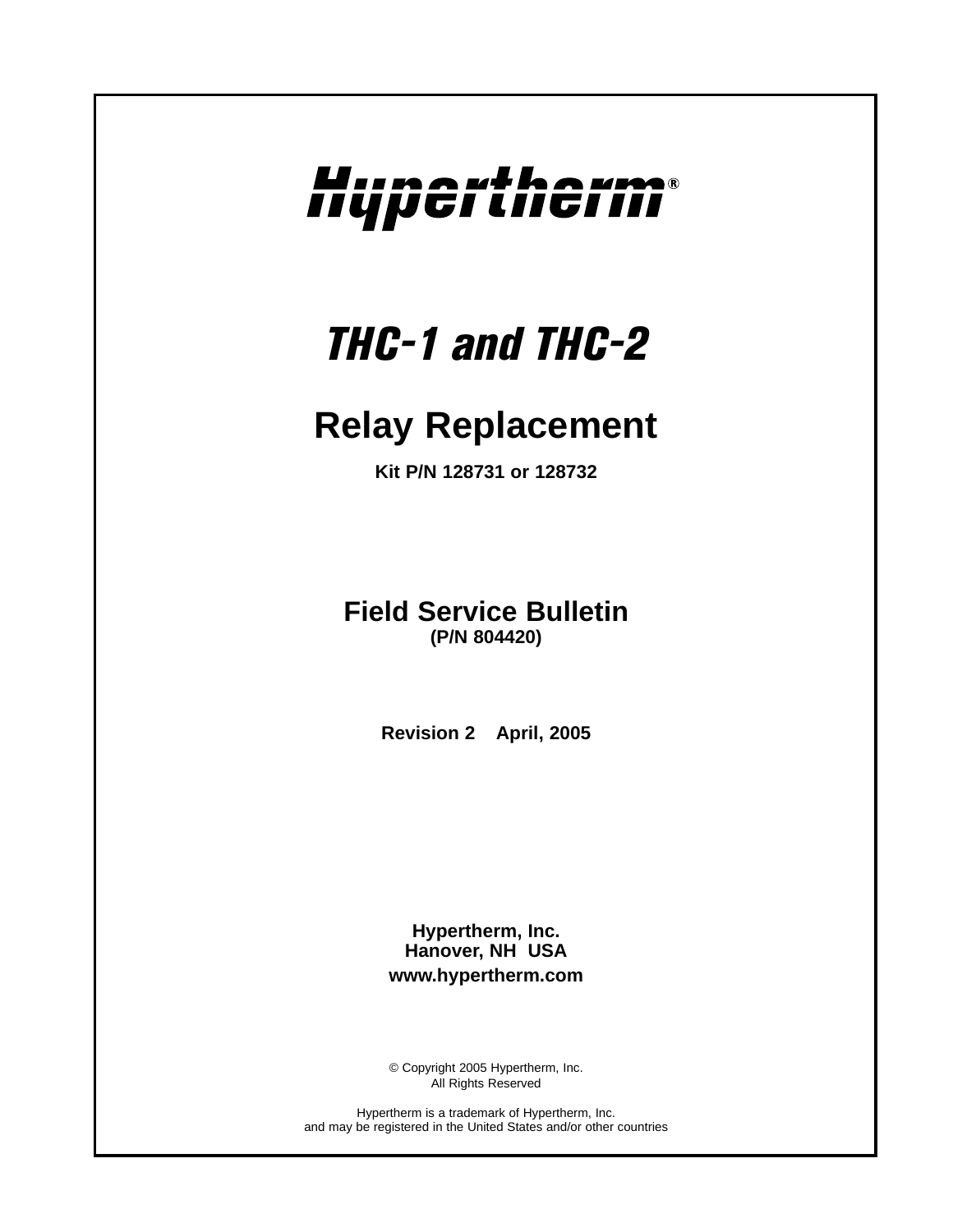

#### **Introduction**

#### **Purpose**

Replacement of the AC or DC relays, used before 2001, in the THC-1 and THC-2.

#### **Kit 128731: DC Relay Replacement – Contents**

| <b>Part Number</b> | <b>Description</b>                          | Qtv |
|--------------------|---------------------------------------------|-----|
| 041818             | DC Relay Board                              |     |
| 075063             | Screws: 6-32 x .375                         | 2   |
|                    | Kit 128732: AC Relay Replacement – Contents |     |
| <b>Part Number</b> | <b>Description</b>                          | Qtv |

| Part Number | <b>Description</b>  | WIV |
|-------------|---------------------|-----|
| 041786      | AC Relay Board      |     |
| 075063      | Screws: 6-32 x .375 |     |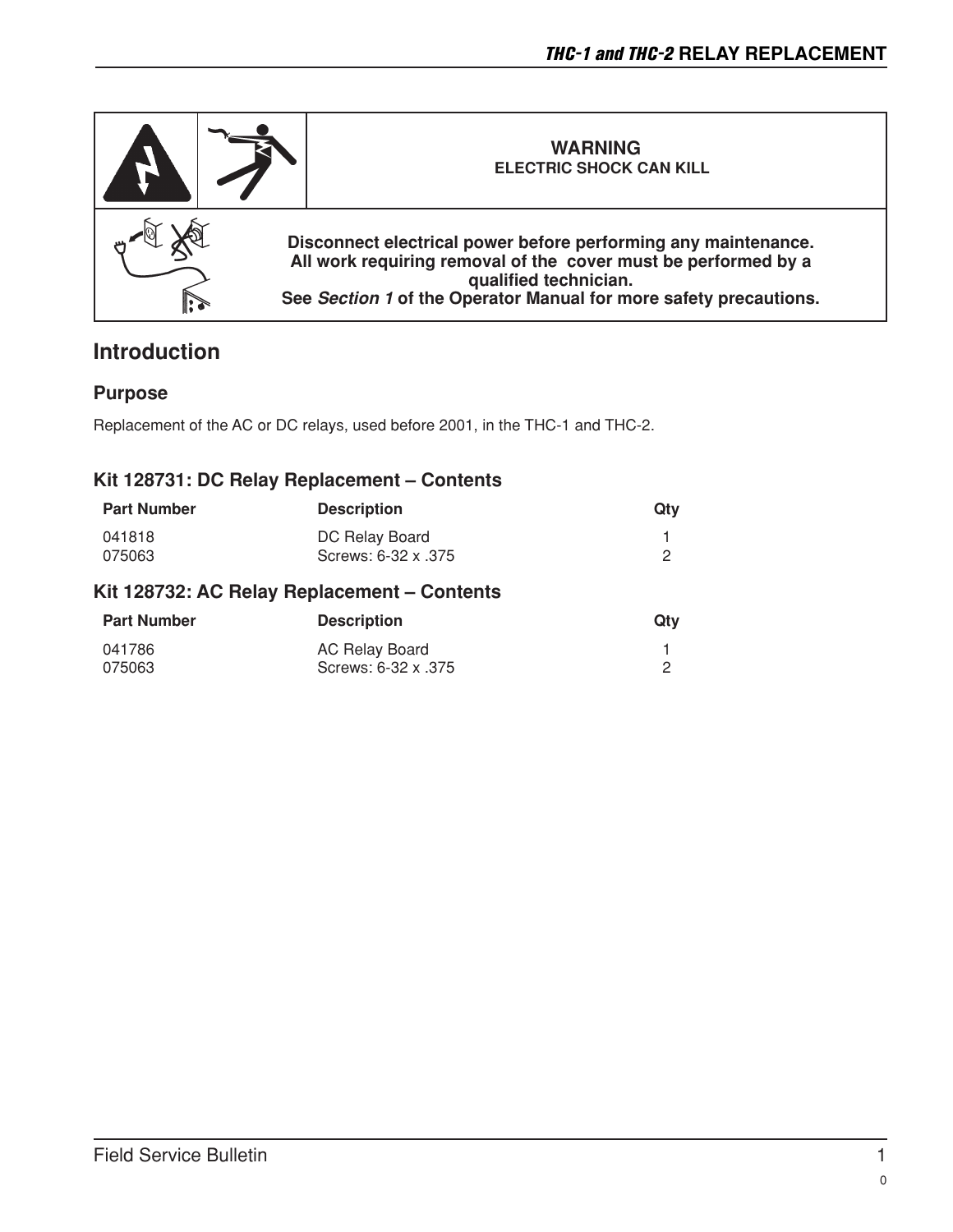#### **Procedure**

1 – Before removing wires: mark LOAD(+) and LINE(-) wires attached to the existing relay.



2 – Remove bracket screws holding the relays to the black panel. Remove old relay and save to compare pin length on new relay.



3 – Cut the pins on the new relay board to the same length as the ones on the old relay. Be careful to align the input pins on the new relay board (041786 or 041818) with the gold sockets in the panel. Insert pins into sockets and attach the new board onto the panel with 2 screws (075063) provided in this kit.